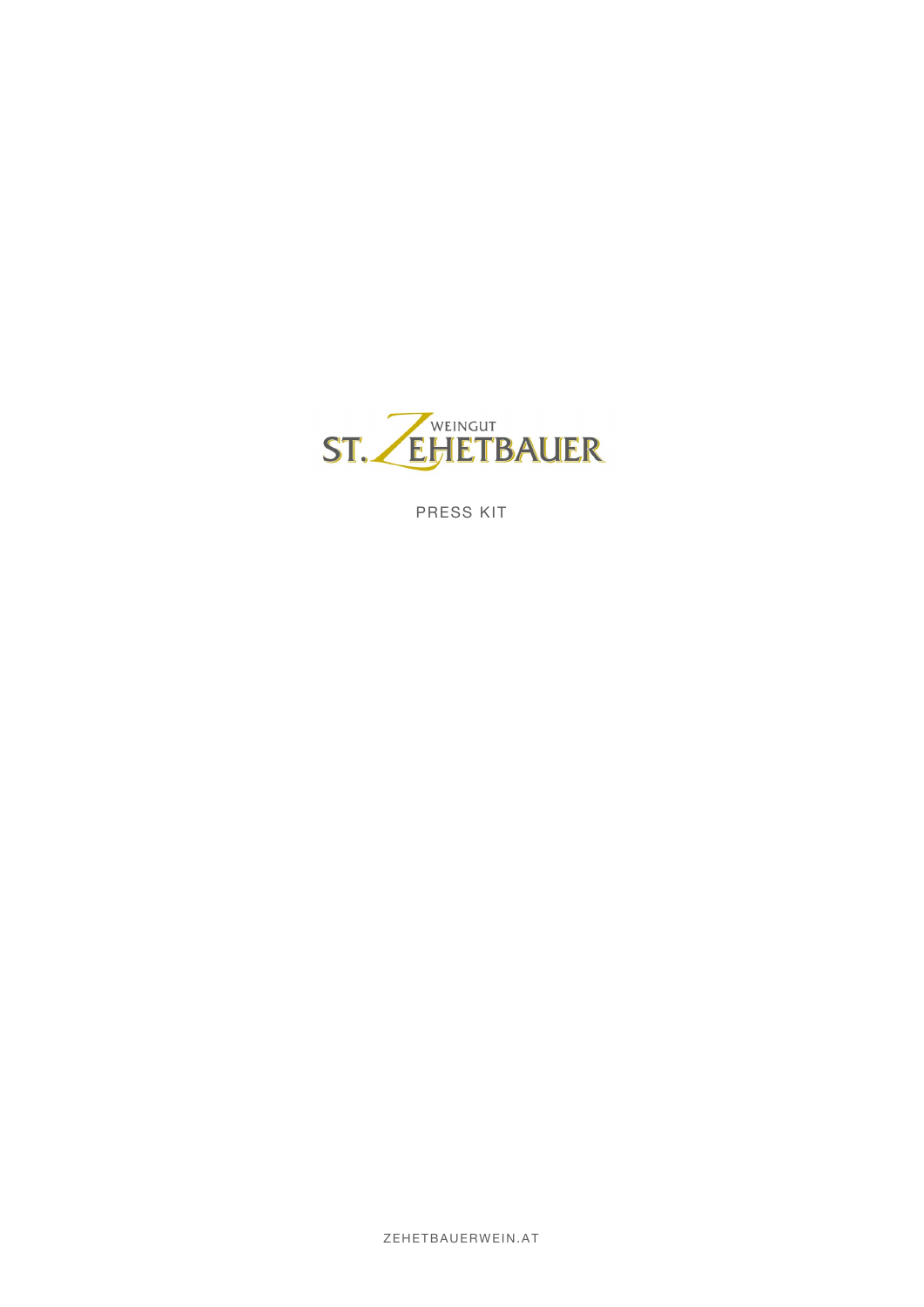

# AGENDA

| page 1  |
|---------|
| page 2  |
| page 3  |
| page 4  |
| page 5  |
| page 6  |
| page 7  |
| page 10 |
|         |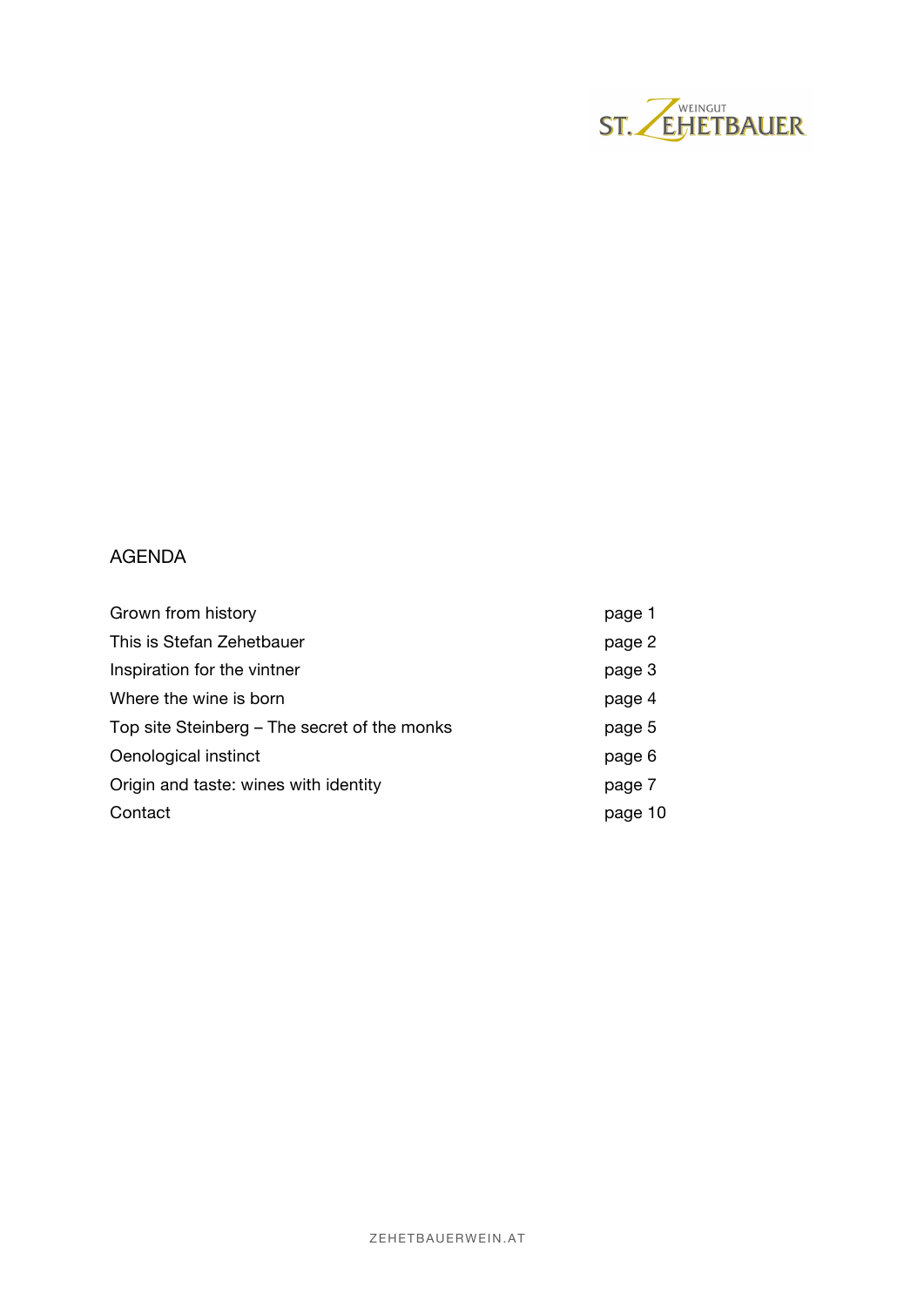

## **Grown from history**

"Experience is our most valuable asset", says Stefan Zehetbauer, referring to his father's knowledge and that of his ancestors. The young vintner runs the family winery in Schützen am Gebirge in their tenth generation. A grand anniversary generation so to say. The winery was founded as early as 1705 by Georg Zehetbauer. Stefan Zehetbauer, in turn, was the name of the ancestor who established the winery on today's location in 1850. Around 2000, the enterprise was renovated throughout on the occasion of its 150-year-old existence. Completely in the original style and based on the existing structure – corresponding to the down-to-earthness and philosophy of the family of vintners. Thus, the typically Burgenland *Streckhof* farmhouse presents itself tastefully and unpretentiously. It is always the wine that stands in the foreground.

Whitewashed walls, and in summer blooming oleanders everywhere. Entering the winery is the way into a world of welcome. A glimpse into the barrel cellar attests to the family's sense of tradition. It is a vaulted cellar that was rebuilt during renovation along the old design. Today, the craft of brick vault building is regarded as a rare art. It now covers and decorates the core of the winery. A special gem found in the cellar is the carved barrel bottom. It shows the family tree, which documents that the name of Stefan Zehetbauer has been passed down from one generation to the next.

On the other hand, the modern part of the cellar with its steel and fermentation tanks reveals that stateof-the-art technology has come in here too. Yet with the utmost cautiousness, as the vintner emphasizes. You feel highly comfortable in the tasting room, where wood, sandstone and bricks set the tone. Fitted with the best materials – designed and made for future generations. At the big wooden table customers and wine lovers have the opportunity to analyze the new vintage or simply taste the wines in a happy circle. Nothing appears intended here, but everything is as desired.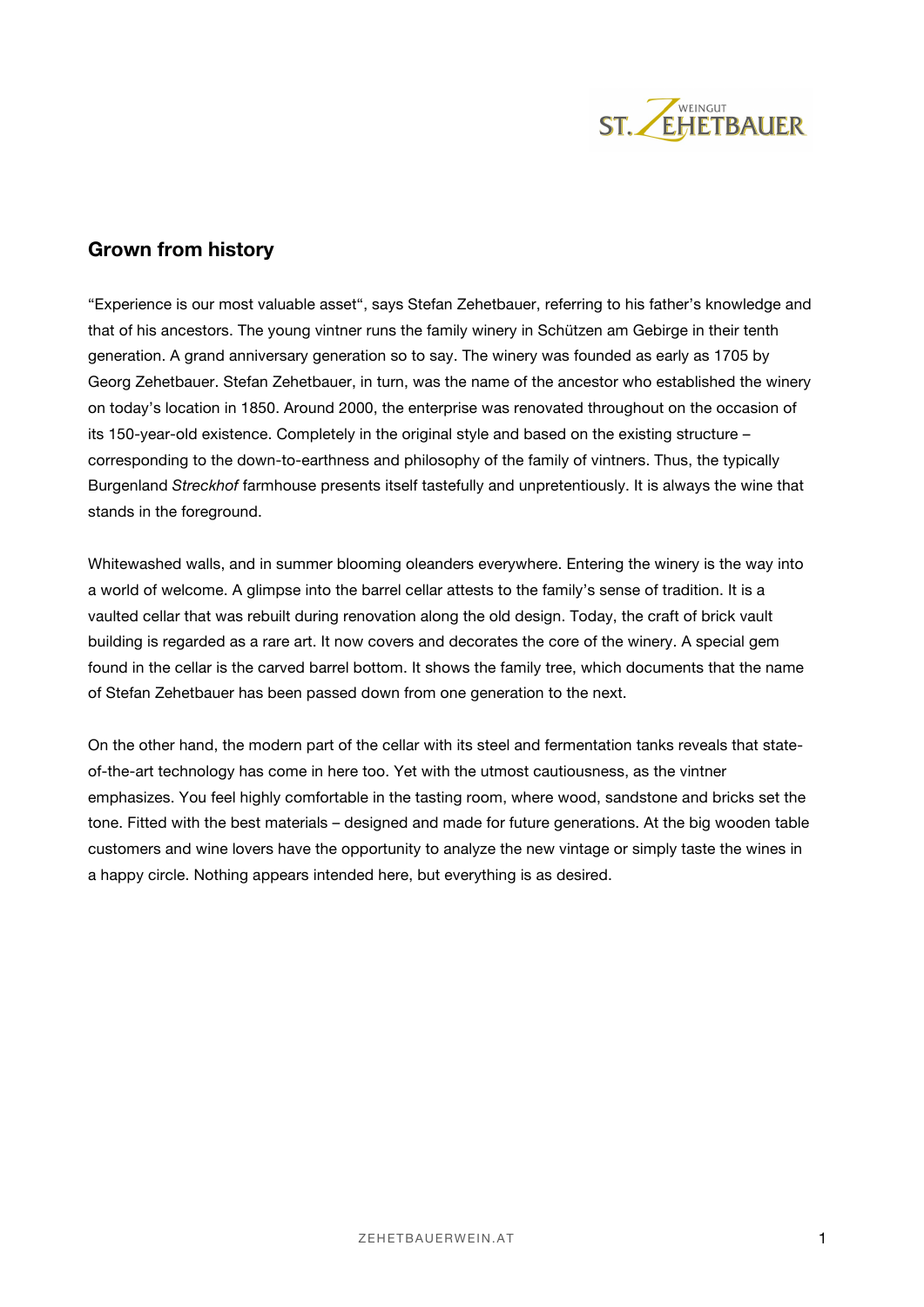

## **This is Stefan Zehetbauer**

Stefan Zehetbauer has always wanted to become a vintner. He actually was infected by seeing his father's enjoyment in working with the natural product, wine. His desire became even greater when he attended the Commercial College for Viticulture and Agricultural Management in Neusiedl am See and the Agricultural Vocational School in Eisenstadt.

He understood early that experience is one of the key factors of success in viticulture. He therefore apprenticed in international wineries such as in Veneto and South Tyrol during his vacations. By working in the vineyards and cellars, and participating in wine analyses, he gained a lot of insights.

With the 2005 harvest, Stefan Zehetbauer expanded his field of work in his parents' enterprise, with the 2007 vintage he took over responsibility for winemaking, and since 2009 he is the official owner of the winery.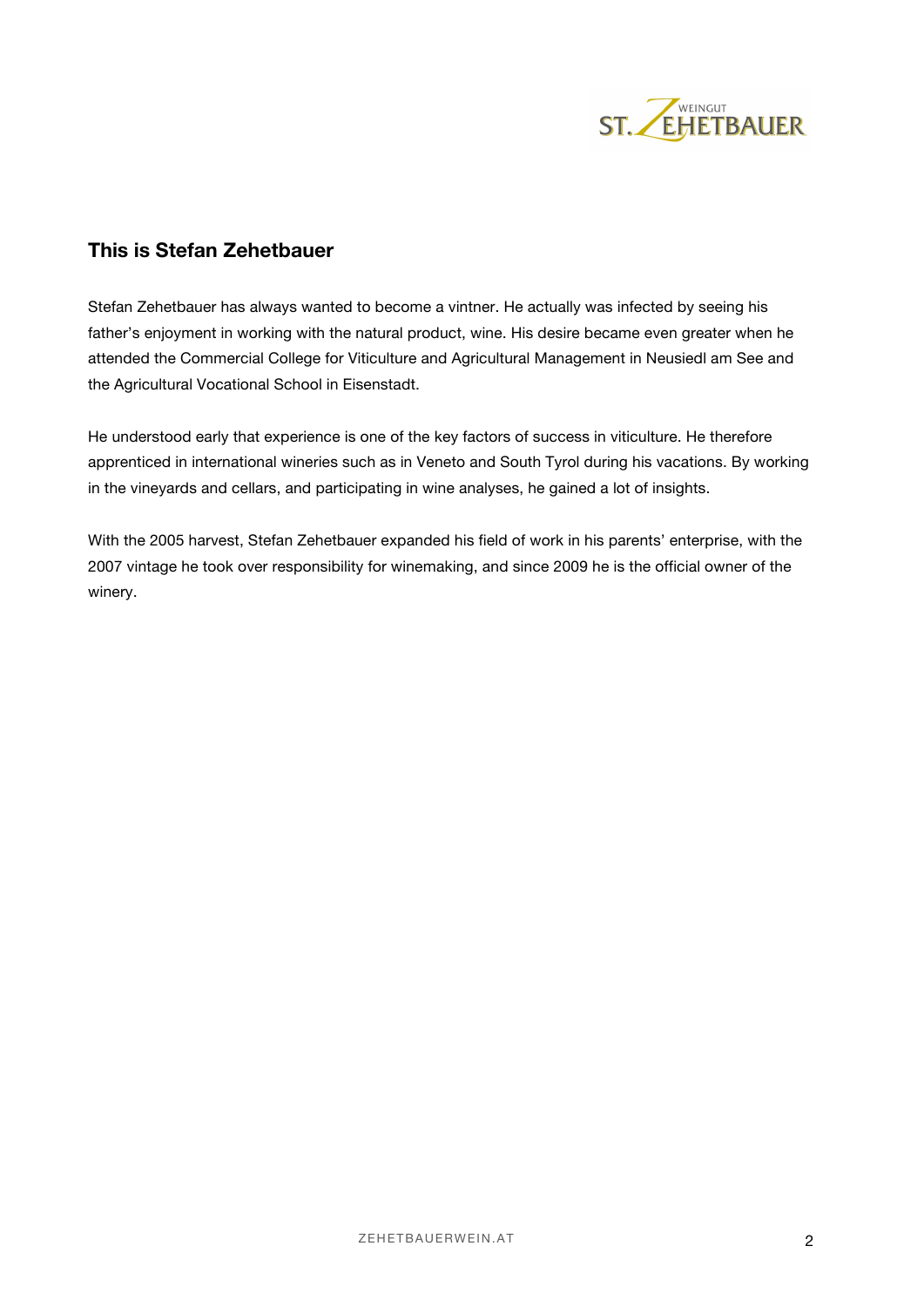

## **Inspiration for the vintner**

"When I stand in our vineyards, especially on Steinberg, they give me power and energy. And I am spurred on as a vintner to create something genuine and permanent from this wonderful nature and calmness".

Besides, Stefan Zehetbauer wants to do something else with his wines: to bring joy. "I only bottle wines I also enjoy myself". What is most important to him is to capture clearly and distinctly the specific site and terroir of each vineyard in the wines. Although harmony is his credo, his wines also can and ought to be challenging and have some tension. After all, it is extremely rewarding to have a wine telling you more and more of its history with each sip.

Stefan also takes inspiration from music. To be more precise, it is rock music in its different forms – if only "handmade" and "honest". To compare songs with wines – in terms of style and structure – is one of his great passions. For wine, too, follows a certain dramaturgy, comprising an opening part, midsection, refrain, and finale. And most important: the emotions that are awoken and will stick in your memory.

Just as Stefan is attracted to the quietness of the vineyards, he feels very excited about live concerts. Thus he would attend rock festivals in Germany or Italy and loves to remember concerts in the Arena di Verona or Madison Square Garden in New York. When entering the stage, the "moment of truth" always comes, the actual skill of the musicians becoming apparent in the live performance. "I compare this to the situation when a wine is poured into the glass and just speaks for itself".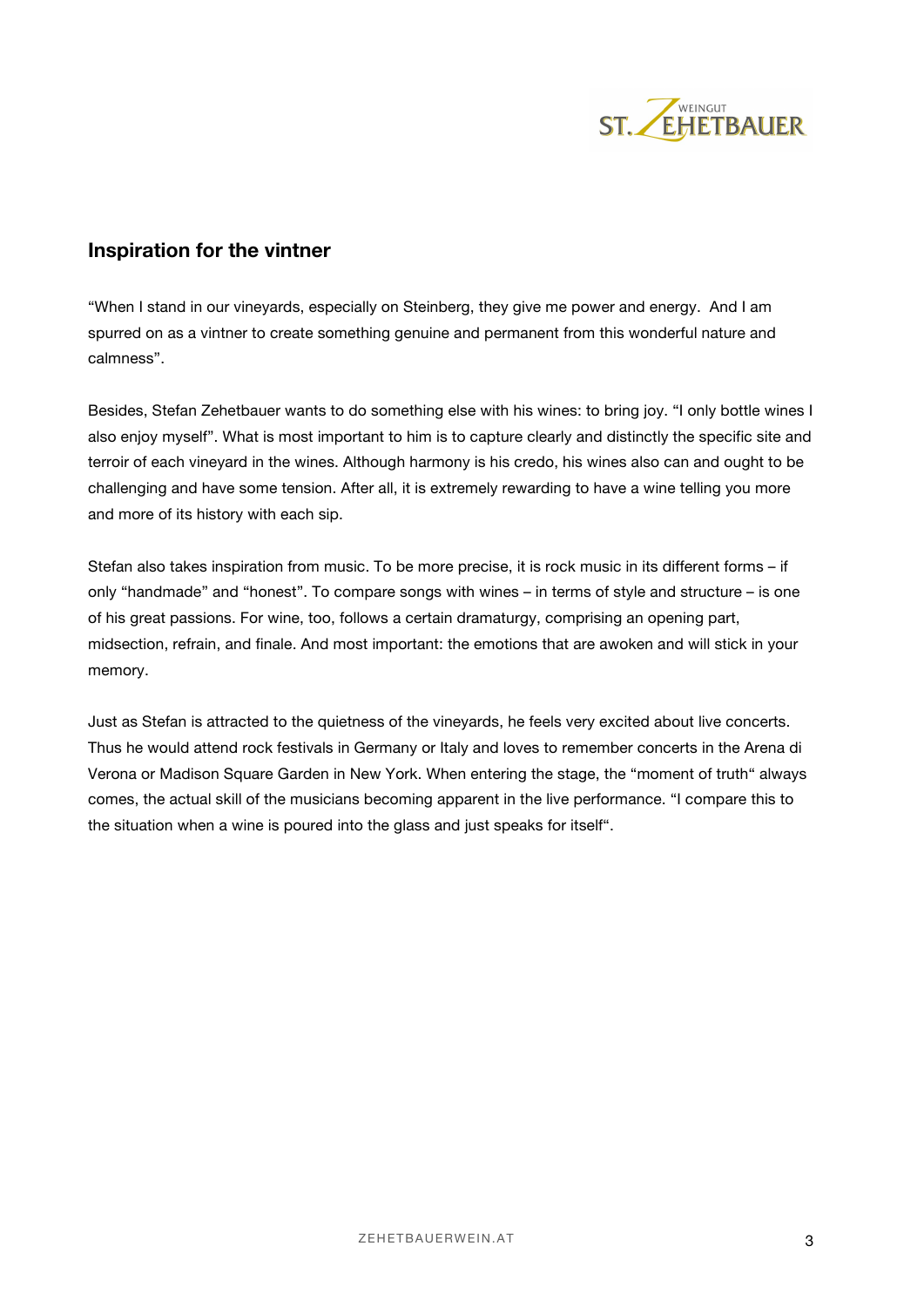

### **Where the wine is born**

"Our wine grows in the vineyard". The latter being the realm of Stefan Zehetbauer Sr. "His experience is worth its weight in gold", Stefan Jr. raves on, "I keep on learning something new". Where does this instinct for the vines come from? "Already as a small boy I loved to go into the vineyards, always listening to my father with interest", Stefan Zehetbauer Sr. unpretentiously answers. Proven old knowledge continuously supplemented with the new. Father and son place much emphasis on acquiring first-hand information on recent achievements and findings. "We always do a lot of research work before considering new approaches". Besides, there are several parameters that have to be taken into account in most cases. For example, whether the rows of vines of a vineyard have to be covered with crops will depend both on the amount of rainfall and on the rootedness of the vines.

In general, the Zehetbauers stick to the principle of only carefully supporting the vegetation of the vines. Too much of an interference would disturb the rhythm of the vines and make them dependent on intervention by the vintner. To avoid this, Stefan Zehetbauer Sr. attaches great importance to a healthy and dense humus layer. This will balance the supply of nutrients and water especially in times of increasing weather extremes. All considerations focus on the cycle and mechanisms of nature. This will become apparent in supposedly small things. Thus, the pomace is composted and returned as fertilizer to its starting point, the vineyard. Cover crops are, moreover, grown in all corridors between the vines where tractors would pass. A special "vineyard climate" thus develops, with plants and herbs that were already native to this area in former times. Among these are wild marjoram and thyme, which, as part of the terroir, have a marked impact on the characteristics as well as aromas and flavors of the wines.

This nature-related and cautious way of cultivation is the more effective the larger the portion of a coherent area under vine. For this reason, a new single vineyard site will preferably only be added if it borders a vineyard already in possession of the winery. In that case, the soil first of all is allowed to rest for some years as green fallow. The area will only be cut and mulched so as to promote the build-up of humus and enrich the soil with nitrogen. Valuable time during which the soil is able to fortify itself. When the vineyard is finally replanted, the vines will benefit from the vitality of the earth. Artifical irrigation is deliberately avoided so that the roots will find their way deeper into the soil more quickly. This will foster the uptake of nutrients and trace elements, and will make the vines altogether healthier.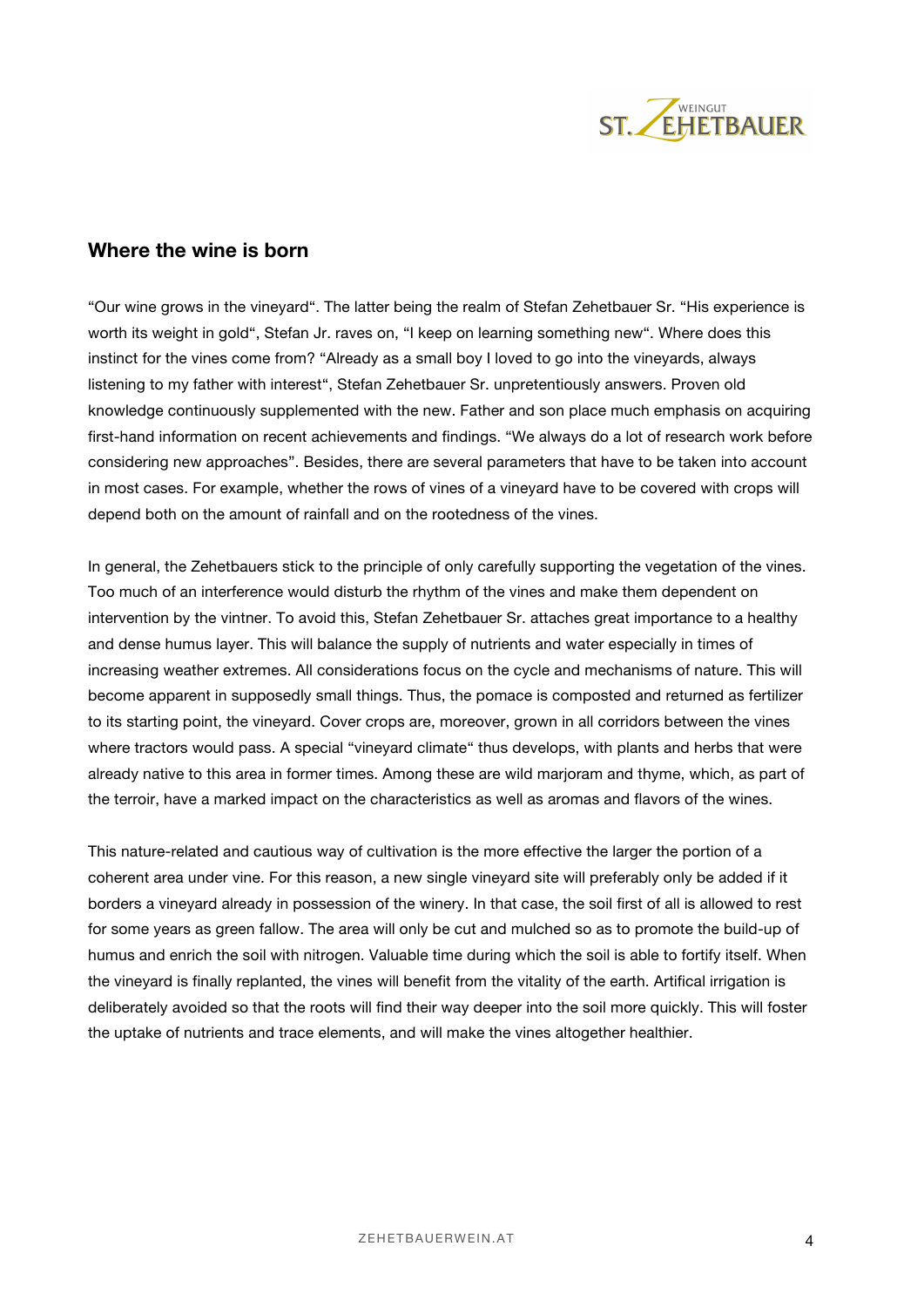

## **Top site Steinberg – The secret of the monks**

All of the vineyards of the Zehetbauer estate are located on and around the Schützner Stein, which is the impressive elevation that forms part of the uplands stretching along the western bank of Lake Neusiedl. Steinberg stands out as a stunning vineyard site. It is also the favorite place and preferred retreat of the Zehetbauers. There is an almost magical energy, ideal for recharging oneself or just enjoying quietness.

Steinberg was first mentioned in the 15th century – at that time still in the possession of a monastic order. A distinction per se: after all, the clerical vintners are known for being well aware of what vineyards would produce the best wine qualities. Rumors have persisted until today of a wine vault of the monks being concealed here in deeper layers.

Part of Steinberg has been in the possession of the family for 150 years. In 2000, Stefan Zehetbauer Sr. acquired a new plot on Steinberg, which lay fallow for more than 30 years and was even sporadically forested. The wealth of nutrients and vigor that the soil was able to gain during this period of rest becomes apparent from the vitality of the vines planted there.

What makes Steinberg so special is, first of all, its location. It is situated in the upper part of the Schützner Stein, where the forested ridge of the Leithaberg supports climate regulation. In winter it offers protection against cold breezes, while in summer the vines benefit from the cool nights provided by the forest. Even the soil has its own characteristics. While it is covered by a thick layer of humus, mineral mica slate will be encountered below. Also, the many herbs growing in that area add to the spell of the site. Wild thyme and sage decorate the rows of vine, exuding a spiciness that is also thought to be perceived in the wines.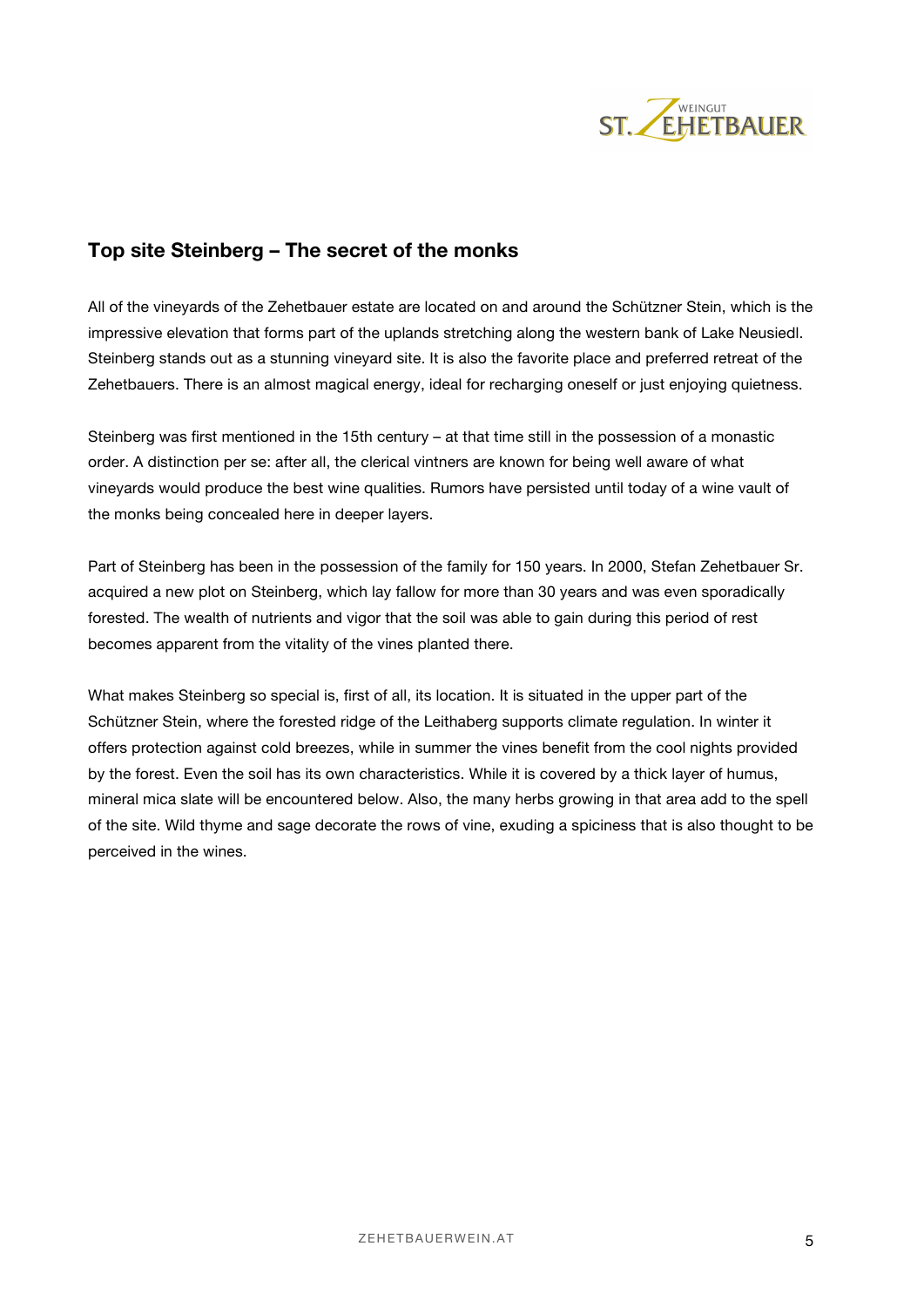

# **Oenological instinct**

"Wine is a matter of feeling". When Stefan Zehetbauer entered into the winery, he initially chose winemaking as his main field. There he could directly implement his vision of being a purist regarding site specificity – always bearing in mind the variety in question and its authentic taste.

Each wine receives a maximum of attention. Thus, already the entry wines display lovely substance and perfect drinkability. The vintner individually decides how long the wines mature on the lees, how long they are allowed to age in barrels, and when the right moment comes for bottling. "Every vintage is different, so I leave it up to the wine when it's ready". Principally, the medium-bodied wines are launched between spring and the beginning of summer, whereas the site-specific and flagship wines will not be available before fall. In this respect, it bears mentioning that all wines are varietal wines, since the vintner endeavors to bring into focus the interplay between origin and variety in the taste. Besides, each wine is given sufficient time to develop its typical and individual personality. The vintner speaks of a clear profile, which frequently polarizes and, at the same time, fascinates. In any event, Stefan Zehetbauer's wines are long-distance runners. That is why they need more time to unfold their full spectrum. Once in the glass, it is all the more challenging to get to the bottom of their multifacetedness.

In his work, the vintner is driven both by his consistent striving for further advancement and by the basic claim to attach great importance to seemingly small matters. Words of recognition and appreciation by customers or colleagues consequently spur him on to follow exactly this path.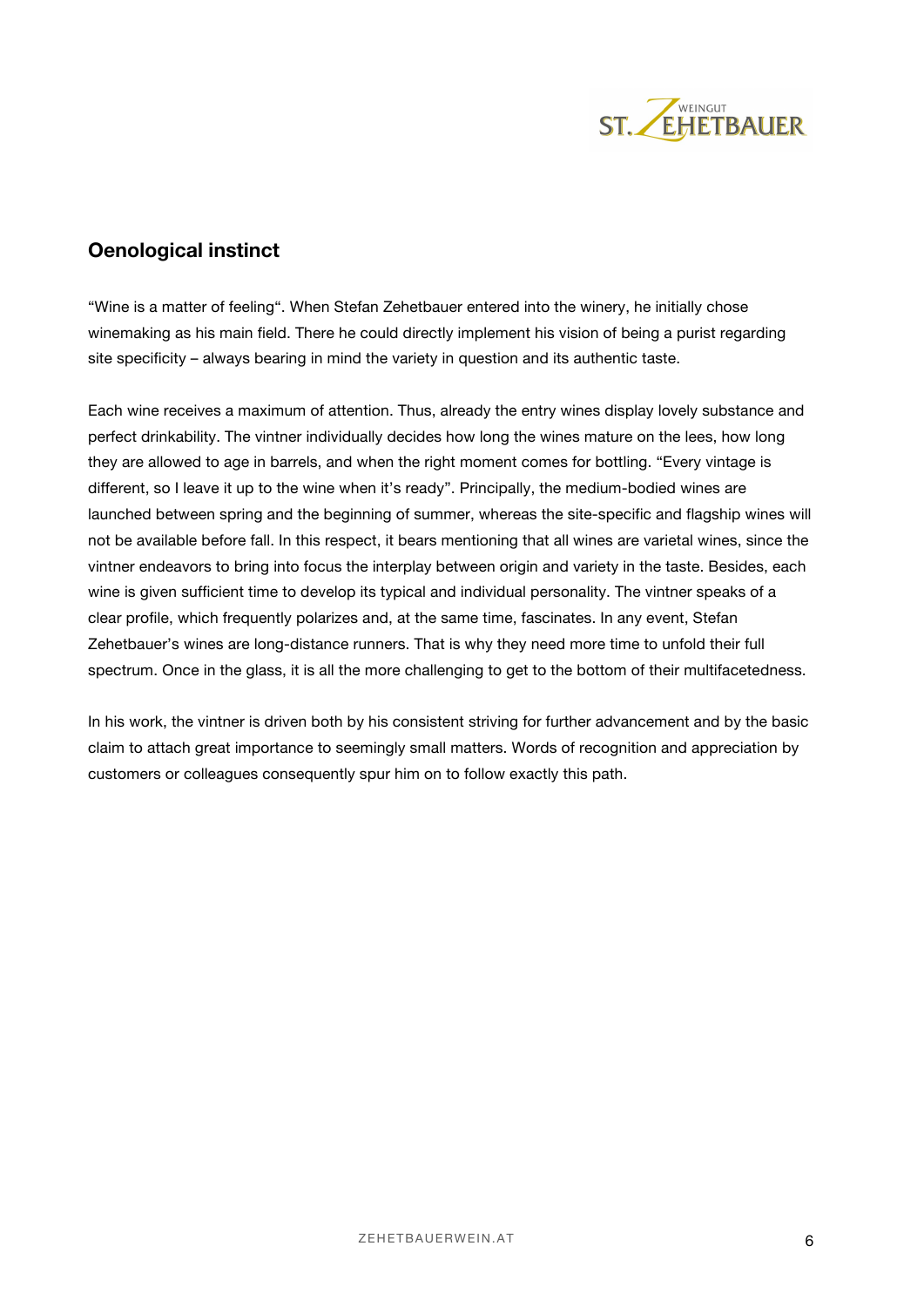

## **Origin and taste: wines with identity**

#### WELSCHRIESLING

"This wine is much sought-after in our area, it's just typical of here", Stefan Zehetbauer says. Welschriesling is classically vinified in stainless steel tanks, the vintner taking care to reflect the original taste of the grapes in the wine. Thus, it shows appealing scents of apple and citrus paired with vineyard peach. Its crisp character and the consistent interplay of acidity and fruit are also very delightful. A wine that makes you drink another glass.

### PINOT BLANC SONNENBERG

Sonnenberg is a *grosslage* on the Leithagebirge, which takes its name from that of the highest elevation. The vineyards from which the grapes are sourced are all situated within this *grosslage*. In the regions located higher, the vines thrive on slate and limestone; further below, near the Wulka river, they are planted on gravelly black earth. This wine is vinified in stainless steel tanks and usually left on the lees until March. Its nose exudes notes of flowers and yellow fruit with underlying herbal aromas and a touch of starfruit and quince. The poised palate delivers delicious suppleness and lovely solidity. It is offset by a delicate acidity and subtle piquancy.

### GEWÜRZTRAMINER HÖLZLSTEIN

Hölzlstein is a large limestone formation interspersed with plenty of shells. It stretches between the towns of Schützen and Oggau. The vineyard owned there by the Zehetbauers had been left uncultivated for quite some time before another valuable, adjacent vineyard was purchased in 2000. That raised the question as to which variety would fit best there. It ought to be something very Burgenland. The Zehetbauers finally chose Gewürztraminer, to which they attributed the greatest potential at that location. The calciferous soil, in fact, imparts a cool and finely tuned note to the wine, lending something dynamic to it. The charming perfume of roses is unmistakeable, with aromas of litchi and a touch of myrrh joining in too. On the palate, this is complex and highly minerally, its lingering aftertaste making it a special wine experience. At the Zehetbauer estate, this variety, which is often referred to as a niche product, proves the opposite: "Gewürztraminer is a winner. It ranks among our most important wines. People get a kick out of it".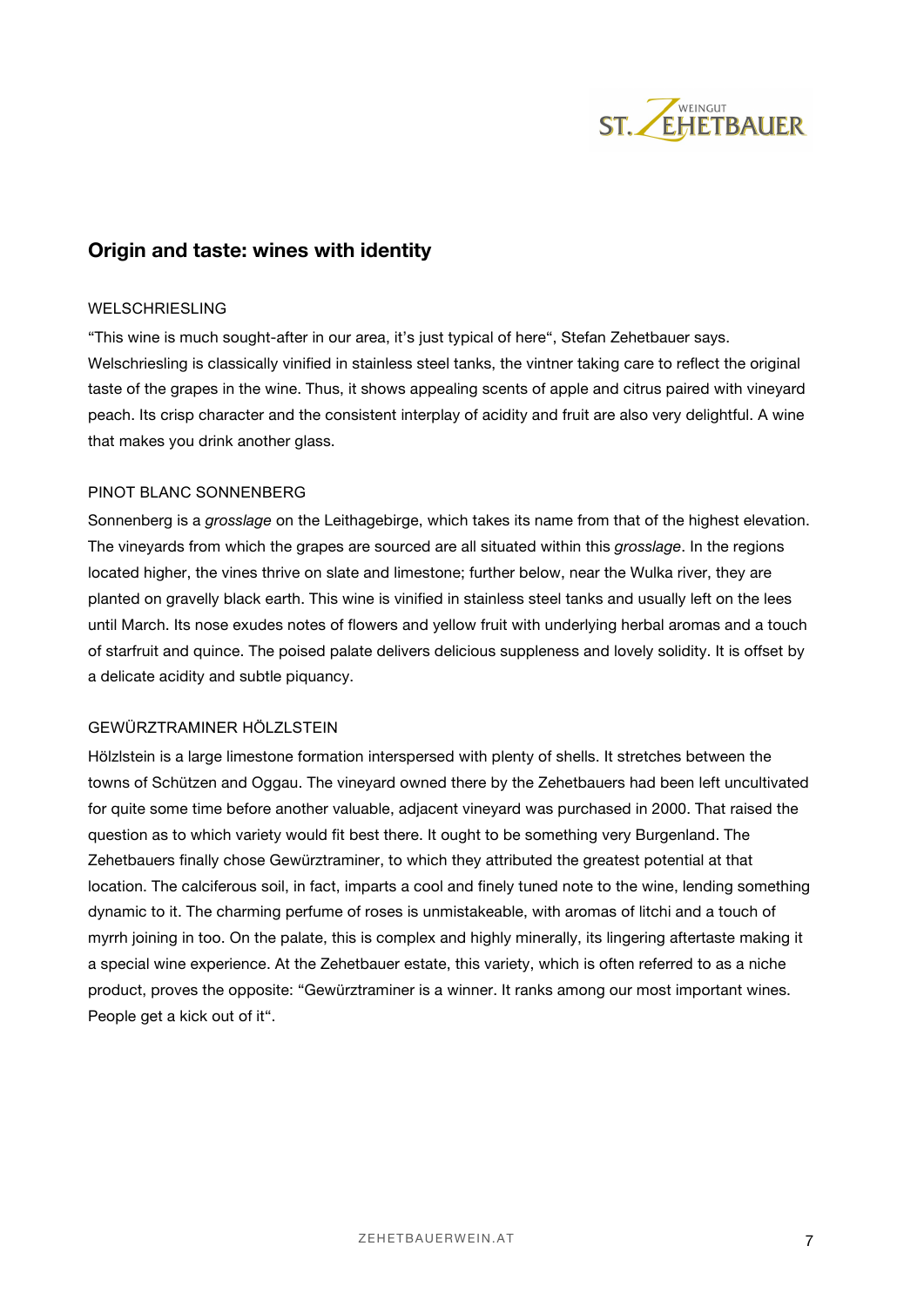

### LEITHABERG DAC WEISS

"The designation Leithaberg DAC signifies origin and minerality". Following this philosophy, Stefan Zehetbauer selected the Pinot Blanc grape for this wine. It has a long tradition at the winery and is cherished by the vintner for its noble character and great potential. The vines thrive on lime and slate soils, which give the wine a lifted and lean character. The nose displays herbal spiciness with hints of lemon. The palate reveals the already mentioned minerality, which is rounded out by an attractive salty note. A long time on the lees and partial aging in slightly toasted oak barrels provides further refinement to this wine.

#### BLAUFRÄNKISCH MÖNCHSACKER

As the name of this single vineyard site suggests, it once belonged to a monastic order. It is located at the foot of the Schützner Stein and features a highly calciferous soil. This wine is produced in stainless steel tanks. The vintner is thus able to perfectly interpret the distinctive characteristic of origin of "that stretch on the Leithaberg". For instance, through enticing aromas and flavors of cherry and tobacco, which are counterbalanced by an elegant structure and well integrated tannins.

#### MERLOT SINNER

Chronicles reveal early records of the single vineyard Sinner as "Sinnerhuet" as early as 1570. This site also extends on the Schützner Stein, facing the lake. The soil texture is dominated by slate and lime. An exciting combination that gives birth to just such a wine: Juniper berries and black chocolate shape the aromas. Laid-back, yet distinguished, the wine enters the palate. The fine-grained tannin is perfectly integrated, lovely sappiness develops, mineral hints stay alive through the lingering finish.

#### LEITHABERG DAC ROT

This is one of the winery's flagship wines, representing its attachment to the region. The oldest Blaufränkisch vines thriving in the single vineyards Reckenschink and Steinberg form the basis for this wine. Its special character derives from the prevailing lime and slate soils. It is aged in used barriques for 12 months, during which period its expansive aromas and flavors and its minerality start to evolve. A sinewy wine with perfectly built-in ripe tannins. Notes of blackberries combine charmingly with flavors of dark chocolate, while a delicate piquancy creates a bold counterpoint. A fruit-driven wine as can be expected from the Leithaberg.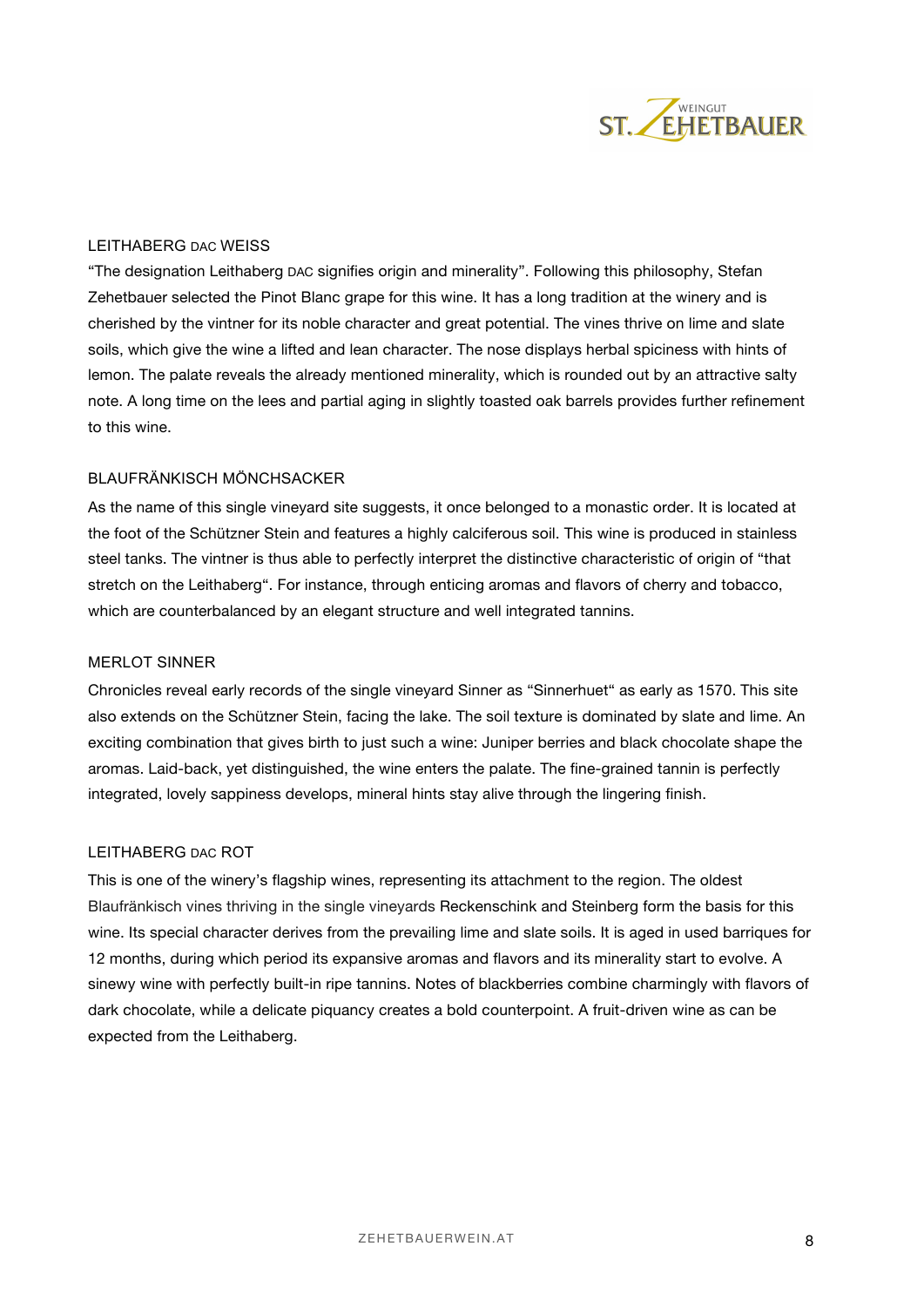

### CABERNET FRANC RESERVE

"People will simply remember this wine". Due to Stefan Zehetbauer's good relationship with the vines, even a late-ripening variety like Cabernet Franc feels comfortable on the Leithaberg. It thrives in the single vineyard Steinberg, whose south-southwest exposure with plenty of sunshine along with the heatstorage capacity of the mica-slate soil offer perfect growing conditions. The rows of vines are decorated with various herbs like wild thyme and sage, which are also supposed to be recognized in the wine. Stefan Zehetbauer Sr. planted Cabernet Franc on the Leithagebirge already in the 1980s – if only tolerated as an "experimental vineyard" by the authorities. The vines are up to 25 years old by now, and new plants are grafted at the estate from selected vines. The majority of the wine is aged in new oak barrels, after 12 months it is transferred to steel vats for harmonization, and finally it will undergo extended bottleaging up to 12 months before being sold. Its nose exudes intense spice reminiscent of a fir forest. On the palate, it displays flavors of dark fruit producing a densely textured mouthfeel with tightly knit tannins and intriguing succulence.

### BLAUFRÄNKISCH STEINBERG RESERVE

Blaufränkisch plays an important role at the Zehetbauer estate. The name "Steinberg Reserve" designates the flagship wine of their portfolio. Before this vineyard was replanted in 2002, it was left fallow for 30 years to recover. The resulting vitality of the soil makes the vines especially weatherresistant. Its favorable south-southwest exposure with plenty of sunshine and the mineral slate soil provide perfect ripening conditions for the grapes. "Steinberg Reserve" is aged in small oak barrels between 18 and 24 months, followed by a period of rest up to 12 months in the bottle. The result is a powerful and profound wine with sizzling minerality and flavors of dark berries, juniper and earthy notes. Sappy tannins and an impressively lingering aftertaste suggest a great future for this wine.